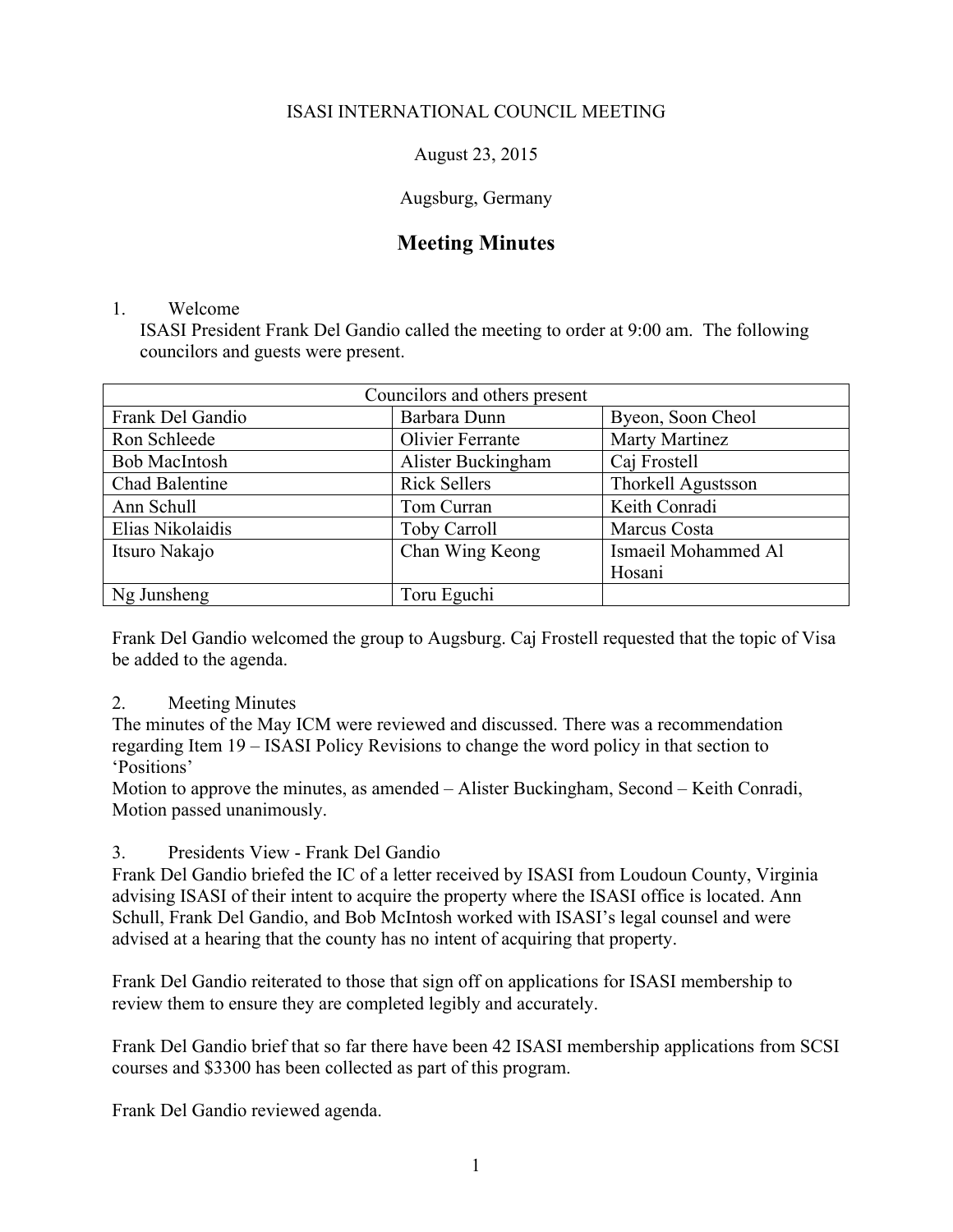Frank Del Gandio briefed the Council on the Jerome F. Lederer Award and asked for 4 volunteers for the selection committee. Ron Schleede discussed criteria and selection process. International Volunteers: Ismaeil Mohammed Al Hosani and Caj Frostell US Volunteers: Bob MacIntosh and Toby Carroll Frank Del Gandio will also discuss the award criteria and process during the ISASI Business

meeting.

Frank Del Gandio also discussed the Fellow Membership. Curt Lewis leads the selection committee

Frank Del Gandio also reminded the Council to submit their reports on time.

## 4. Financial Report – Bob MacIntosh

Bob MacIntosh reviewed the submitted Treasurer's report, as well as discussed the budget process. As of right now, we have a \$22,000 deficit, but we are expecting to make up that deficit with the 2015 Seminar. Bob MacIntosh discussed items from the budget that are increasing from fiscal year 2015 to 2016 and although we have seen these increases we have still tried to keep the seminar fees the same. There was a discussion about seminar fees and costs, including for many seminars the more attendees the less profit due to the seminar expenses per attendee. Caj Frostell mentioned that the more attendees, the more sponsorships we may be able to secure. Ron Schleede discussed the history of the seminar fees and seminar expenses. Chan Wing Keong stated that we need to look at the overall balance sheet and not on the individual.

There were extended discussions on ISASI's reliance on the seminar to make the budget breakeven or make a profit. Frank Del Gandio discussed the split of the seminar revenue with the organizing chapter and Bob MacIntosh discussed why certain seminars were so successful.

Bob MacIntosh continued by briefing the proposed 2016 budget, which based on a small return from a 2016 seminar would have a \$59,245 deficit. There was a discussion on the *Forum* budget and Management Travel increases.

Marcus Costa asked about decreasing the credit card fees line item. Bob MacIntosh and Frank Del Gandio discussed that they have looked at decreasing the credit card fees, but that they believe they are currently as low as they can be. They also discussed the difficulties associated with decreasing that amount.

Rick Sellers inquired about decreasing the *Forum* costs by offering the *Forum* electronically and letting members opt-out if they would rather only receive it electronically. Marty Martinez said that this has been discussed in the past and the electronic ISASI Web Roundup Nerws was the byproduct of that discussion. Bob MacIntosh also discussed the benefits of a hard copy, including being able to share it.

Caj Frostell brought up the importance of retaining our members. There was a discussion that reiterated the conversation and actions from the May Council Meeting. Based on the discussions, Ann Schull will send a list of delinquent members to the Councilors. Frank Del Gandio requested that each Council member review the list and contact individuals they know.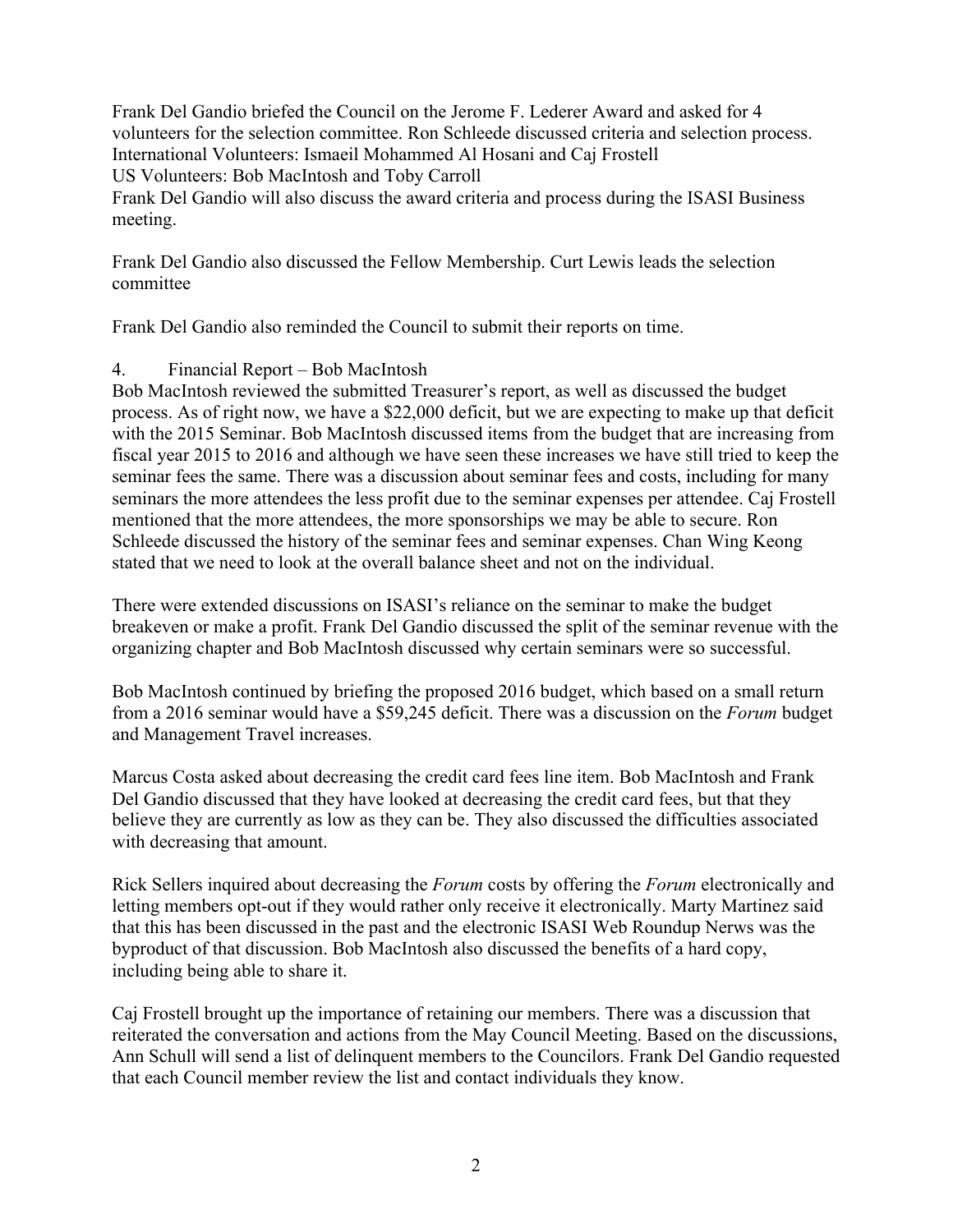Toby Carroll asked if the *Forum* is available online, the answer is yes it is. Tom Curran discussed the importance of the *Forum* and the popularity of the MENASASI magazine. Keith Conradi suggested giving members a choice to opt out of receiving a hard copy of the magazine. Caj Frostell suggested that the Society Presidents send out the *Forum* electronically to their membership, and that the membership delinquent lists be sent to the individual societies and chapters.

Motion to approve the 2016 Budget – Caj Frostell, Second – Ron Schleede, Motion passed unanimously.

5. Membership Report - Frank Del Gandio

In Tom McCarthy's absence, Frank Del Gandio briefed the group on the membership of ISASI. (See Membership Report submitted by Tom McCarthy)

There have been 135 new individual memberships and 5 new corporate ones. The total membership is 1,231 members and 131 corporate members.

There were extensive discussions about the initiation fee and when the fee is waived (e.g. Reachout, ISASI seminars, etc). Rick Sellers asked about promoting ISASI at other events (e.g. Cranfield, TSI, etc). Tom Curran about finding a way to promote ISASI to FDM Analysts and suggested promoting this to IATA. Caj Frostell expressed his concern regarding the increase in initiation fee waivers. There were extended discussions about who can approve the waiving of initiation fees. Rick Sellers suggested that the waiving of the initiation fee be clarified in policy.

Frank Del Gandio and Ann Schull will perform an analysis and report back to the Council on how many of the SCSI members renewed their membership and will report back at the May 2016 Council Meeting.

Bob MacIntosh asked about promoting ISASI at ICAO Workshops. Marcus Costa suggested that the best way would be for ISASI to participate in these workshops. Marcus Costa also suggested that ISASI needs to be more involved in South America.

6. Seminars - Barbara Dunn (Deferred until the afternoon)

# 2015 Munich/Augsburg, Germany – Keith Conradi

Keith Conradi briefed that they have 329 attendees signed up and that the Deputy Lord Mayor will provide some comments to the delegates as part of the Opening Ceremonies. The Augsburg Lord Mayor will welcome delegates at a reception prior to the Tuesday night dinner. There are 36 companions.

# 2016 Iceland – Thorkell Agustsson

Thorkell Agustsson briefed the Council on the upcoming 2016 Seminar October 3-7, 2016 at the Grand Hotel in Reykjavík, Iceland. Thorkell Agustsson discussed the social program and the organizing committee. The theme will be 'Every Link Is Important'. Thorkell Agustsson had a draft hotel contract, which Barbara Dunn edited and will finalize. Ron Schleede will work with the seminar organizing committee on sponsorships. Keith Conradi will be in charge of the technical program.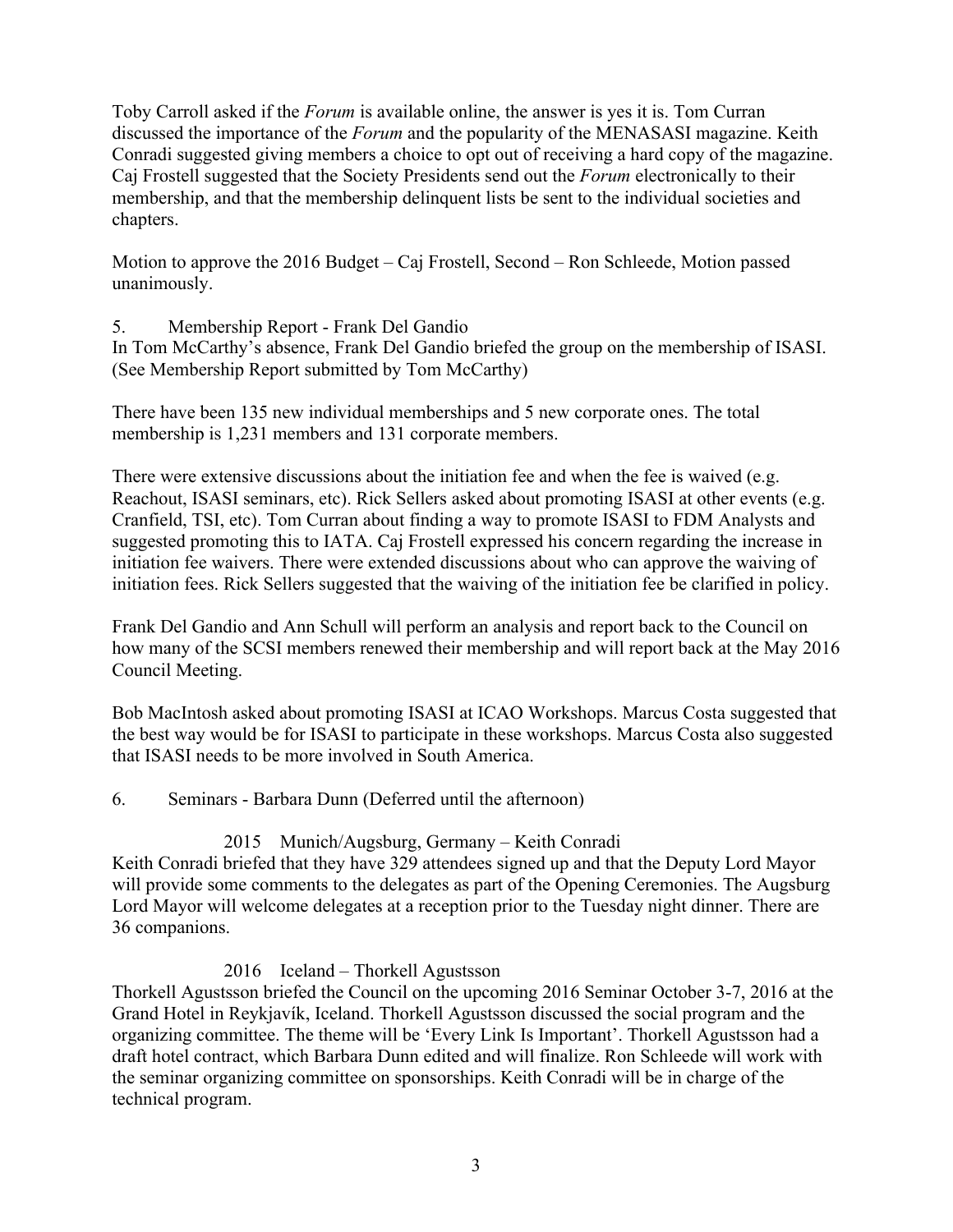## 2017 San Diego – Barbara Dunn

Barbara Dunn briefed the Council on the 2017 Seminar for August 2017. It will be at the Sheraton near the airport and everything is set, except the Tuesday night dinner and the theme. Caj Frostell asked about the resort fee and Barbara Dunn said that as part of the contract there is no resort fee. There is also a free shuttle bus to the hotel.

### 2018 Dubai – Ismaeil Mohammed Al Hosani

Ismaeil Mohammed Al Hosani briefed that they are expecting to bring a full proposal and budget to the May 2016 Council Meeting. They are having issues with the hotel rates, but will work with Barbara Dunn and her resources, as well as possibly getting an organization to subsidize the hotel rates.

#### Additional Seminar Comments

Barbara Dunn is now using a DMC which will help with finding hotel venues for our seminars going forward, this is at no cost to ISASI.

Barbara Dunn briefed that for 2019 the Seminar will most likely be back in the United States at either Seattle or Chicago. In 2020, there may be an opportunity to hold the Seminar is Seoul.

#### 7. Report of the ISASI Forum Editor - Marty Martinez

Marty discussed the Author's Guidelines for ISASI Seminar Papers and the Contributor License Agreement, which was provided to the Council. Going forward all contributors must agree to this agreement. The guidelines need to be added to the seminar manual.

Frank Del Gandio will have it added to the seminar manual.

Chad Balentine will add it to the Kapustin Scholarship Application.

Tom Curran thanked the *Forum* and its editors for the material provided for the MENASASI newsletter.

Marty Martinez discussed the ISASI Web Roundup and requested additional information for that publication. This is posted on the ISASI website, while Updates are emailed. There were discussions about sending both out.

Marty Martinez will check with Alicia Storey as to what is actually being emailed to members.

Marty Martinez also discussed a corporate member who wanted to put a public invitation on the ISASI website. The letter was not placed on the website, but a small piece was placed in a few communications to the membership

8. Vice Presidents Report- Ron Schleede Nothing to report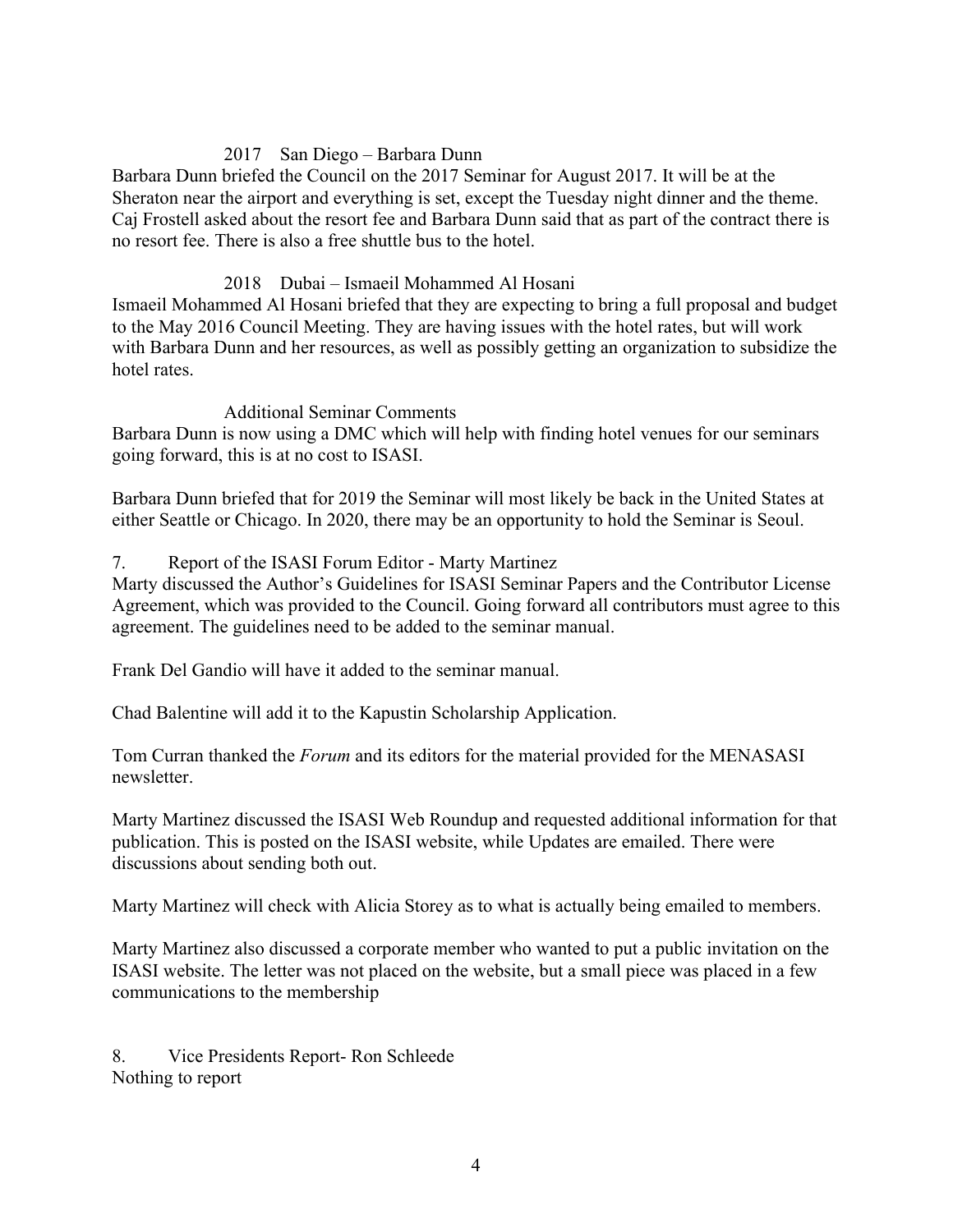#### 9. Secretary's Report- Chad Balentine Nothing to report

# 10. Executive Advisor Report- Dick Stone

Report Submitted

As part of Dick Stone's report there were three areas that needed to be addressed by the Council. First, a discussion about press attending and writing about the ISASI Seminar.

Motion to approve adding the recommended language to the seminar manual as amended (change forewarned to informed) – Caj Frostell, Second – Bob MacIntosh, Motion passed unanimously.

There was a short discussion about media attendance and Ron Schleede mentioned that Dick Stone is the Media Spokesperson for ISASI.

Secondly, Dick Stone recommended language be added to the policy manual with regards to Web Site Advertising on the ISASI webpage. There was extended discussions on the topic and it was agreed to table the discussion until the May 2016 Council Meeting.

Rick Sellers and Tom Curran will provide Chad Balentine and Dick Stone with draft language to be presented in May.

11. Website review – Dick Stone Nothing to report

12. Reports of National Societies/Councilors:

*ASASI –* Rick Sellers submitted a written report. He thanked Lindsay Naylor for his leadership as ASASI President for more than a decade and said that Lindsay Naylor had made a substantial difference in ASASI and ISASI. Rick Sellers briefed the next Regional Meeting is scheduled for Brisbane in June 2016.

*AsiaSASI* – Written Report received from Pang Min Li. Chan Wing Keong briefed the Council on the written report, including the *AsiaSASI* ExCo meeting in June. At that meeting they also elected the President, Vice President, and Secretary whose organizations will serve in those capacities until September 2017.

*CSASI –* Barbara Dunn briefed that they have eight new members thanks to SCSI's new program.

*ESASI –* Report was included in Seminar 2015 Briefing

*KSASI -* Byeon, Soon Cheol submitted a written report. He briefed the written report, including two accident investigation/ prevention courses that were held in December 2014 and June 2015. Additionally, *KSASI* elected a new slate of officers and Byeon, Soon Cheol briefed the Council on the *KSASI* office location, as well as being registered as an Aviation Disaster Aid Organization. They have also submitted an application to be recognized as a Non-Profit.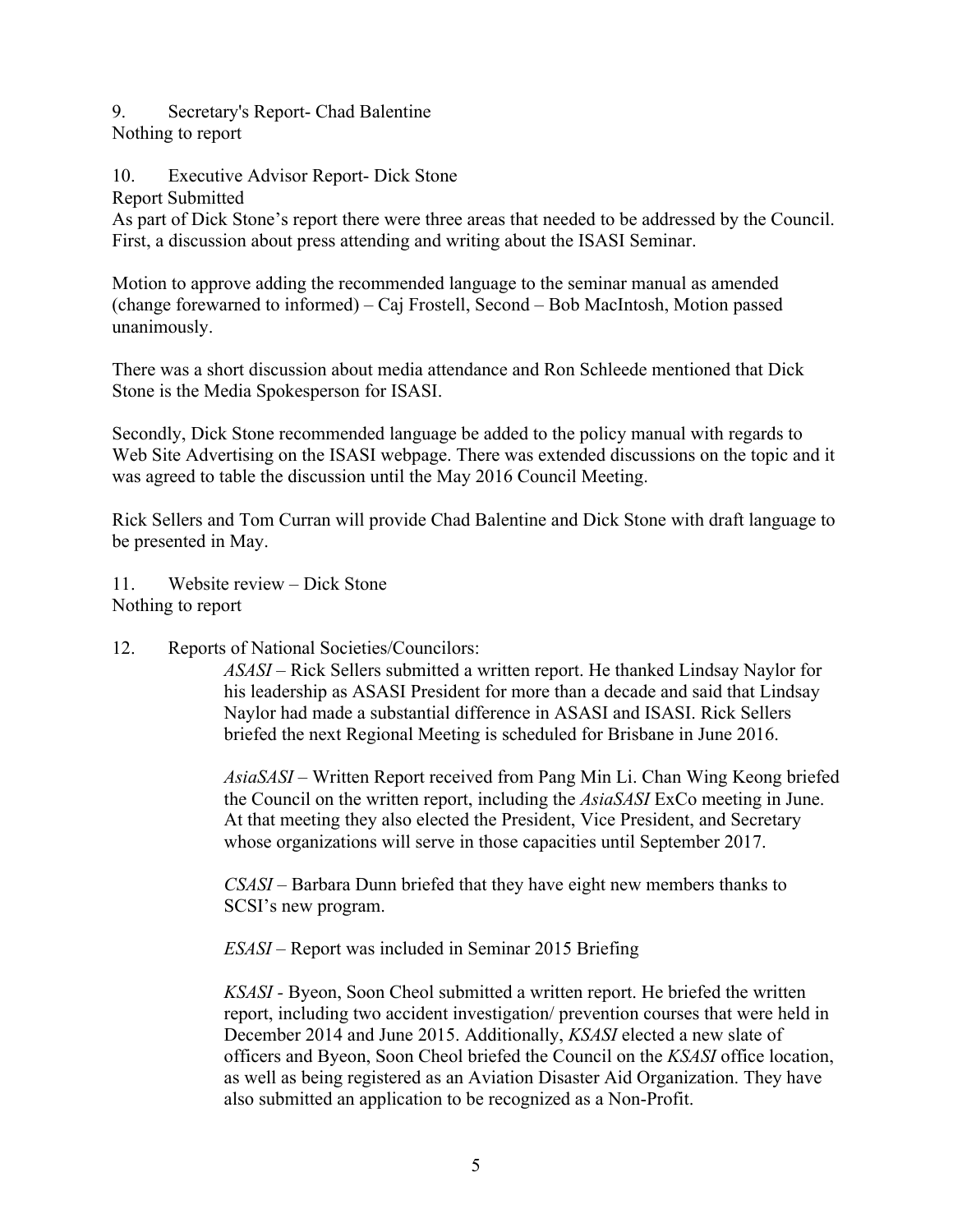*NZSASI –* Alister Buckingham submitted a written report. Alister Buckingham briefed about their latest joint society meeting with ASASI and that they had a handoff there between Lindsay Naylor and Rick Sellers

*PakistanSASI* – No report submitted

*MENASASI*- Ismaeil Mohammed Al Hosani submitted a written report. He briefed that they are planning their third seminar in November 2015, which will include a one-day workshop. They have created Twitter and LinkedIn accounts. Ismaeil Mohammed Al Hosani also briefed the Council that they will be delivering a proposal at the next Council Meeting for the 2018 Seminar proposed to be in Dubai.

*USSASI* – Toby Carroll stated that the *USSASI* is doing well and has 940 or so members with 11 regional chapters and a few changes are in the works with those chapters, including letting the chapters know that they can develop sub-chapters. In chapters that are not active, Toby Carroll is going to recommend meetings to elect leadership to revitalize these chapters. Toby Carroll went through the various chapters and is looking at one individual to address retention of members. The society is looking at a US Society Spring Meeting in 2016.

*International Councilor –* Caj Frostell briefed the Council on his responsibilities as the International Councilor, as well as who he represents.

13. Rudy Kapustin Scholarship – Chad Balentine

Chad Balentine briefed the Council on the four Rudy Kapustin Scholarship Winners, as well as the changes to the application process that were discussed at the May Council Meeting.

Ron Schleede discussed getting additional funding for the scholarship, which he will do at the Business Meeting. Ron Schleede also discussed the history and importance of the scholarship.

14. Reports Received from US Regional Chapters

Briefed during *USSASI* briefing. *NERC* submitted a written report, as well.

15. Reports of the ISASI Committees

Audit – Report Submitted

Reachout – Glenn Jones submitted a written report. Frank Del Gandio briefed the Council on the report, including that Caj Frostell and Frank Del Gandio conducted a successful Reachout in Karachi, Pakistan in May 2015.

#### 16. Reports of the Working Groups

ATS WG – Ladislav Mika submitted a written report.

Cabin Safety WG – Barbara Dunn briefed the activities of the Cabin Safety WG, including her participation on the Cabin Safety ICAO WG. ISASI is a full member within this WG. They have already worked on cabin crew training and